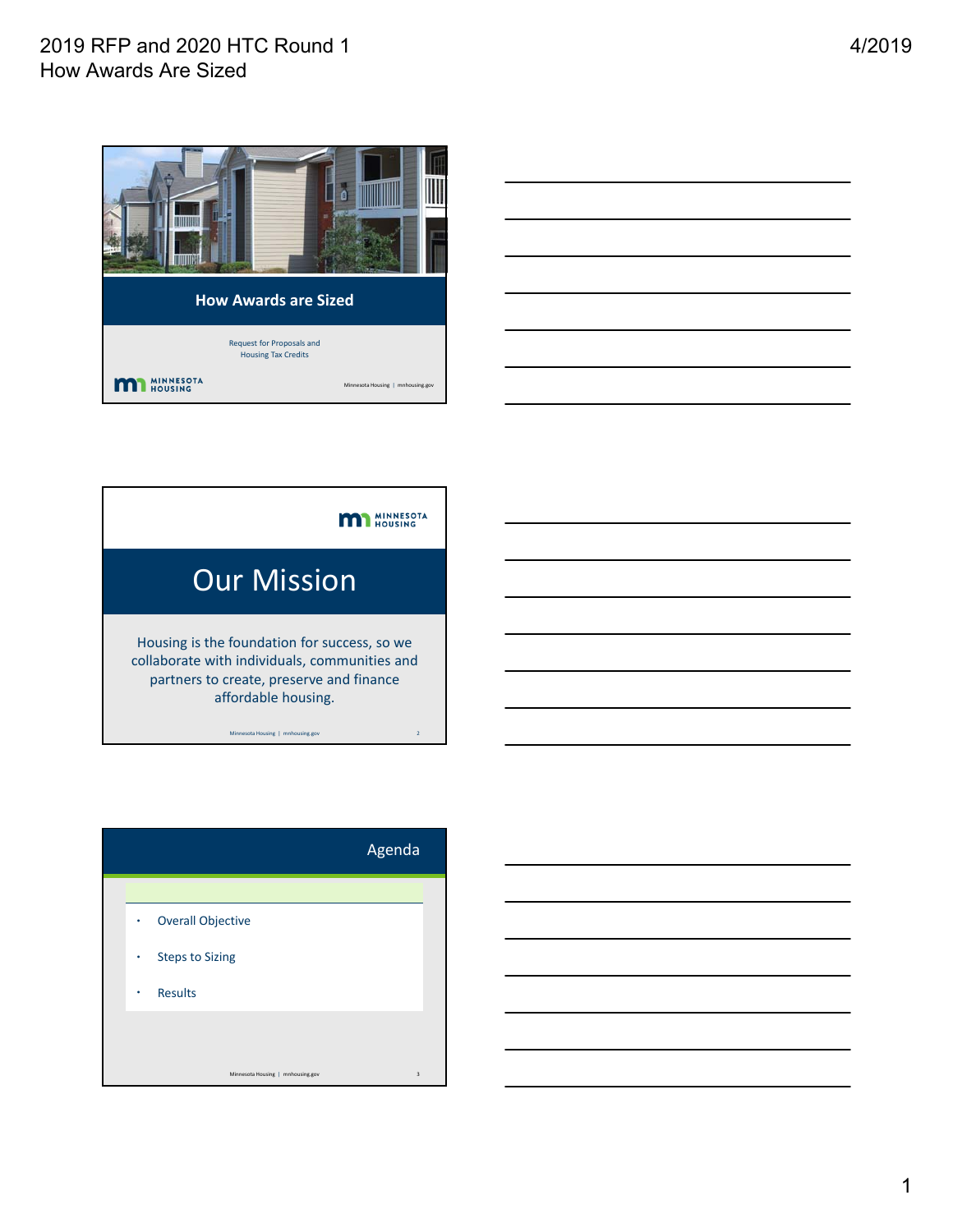# 2019 RFP and 2020 HTC Round 1 How Awards Are Sized



#### Step One – Rents and Operating Budget

• The proposed rents and operating budget are considered



• Rents and expenses may be adjusted up or down

Minnesota Housing | mnhousing.gov 5

### Step One – Rents

#### Rents are reviewed to make sure:

- They are in compliance with:
	- o The scoring categories selected in the Self‐scoring Worksheet or Deferred Loan Priority Checklist
	- o Potential funding sources
- They are appropriate for the market

Minnesota Housing | mnhousing.gov

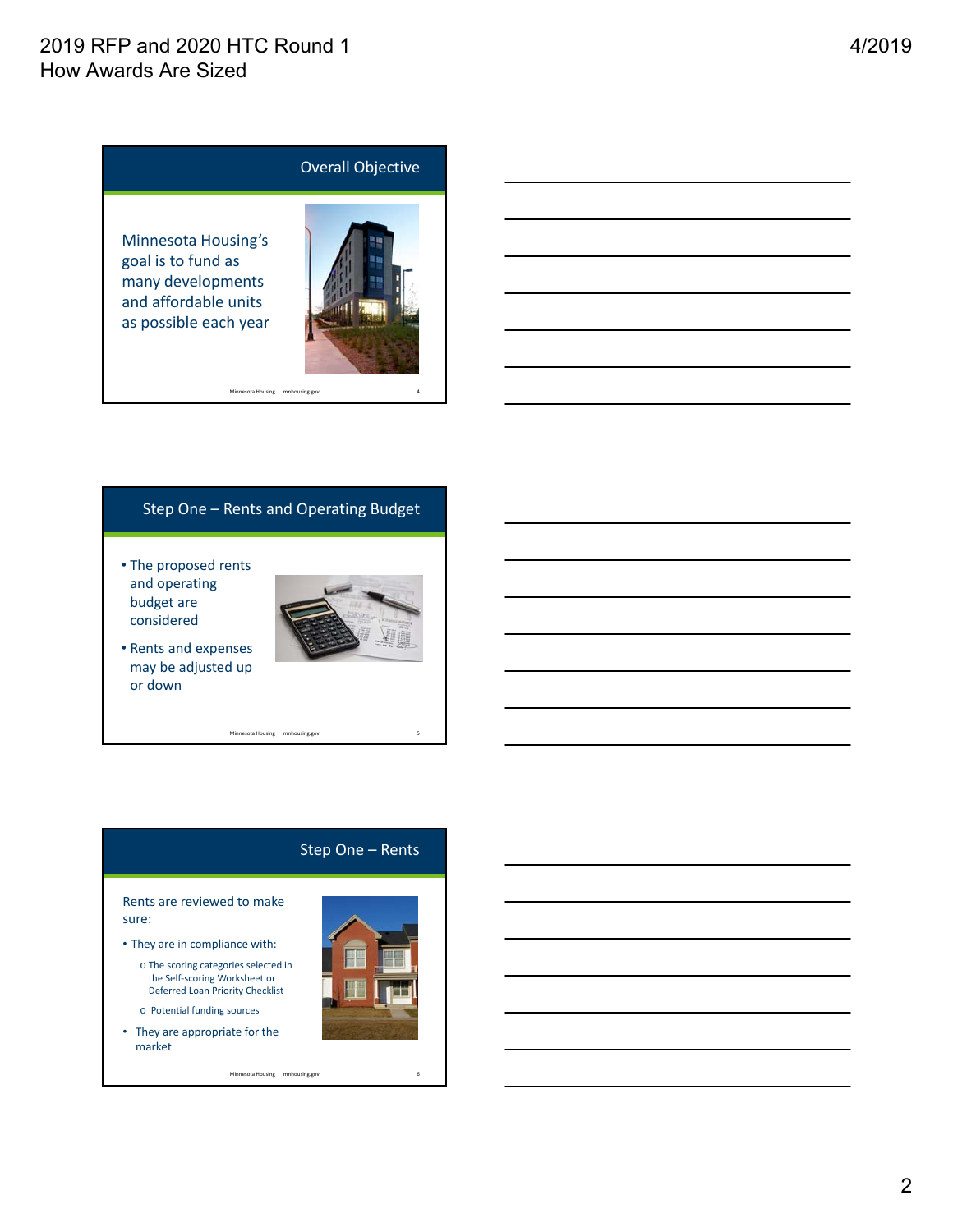## 2019 RFP and 2020 HTC Round 1 How Awards Are Sized

### Step One – Operating Budget

The operating budget is analyzed to make sure that the development can be sustainable long term, including reserves



## Step Two – Sizing the Amortizing First Mortgage

Minnesota Housing | mnhousing.gov 7

• In order to size housing tax credits and deferred loans, an amortizing first mortgage will be assumed at the HIGHER of the proposed mortgage or an assumed mortgage based on Minnesota Housing LMIR terms



- Use the Multifamily Underwriting Standards for appropriate pro forma assumptions
- A consistent interest rate is estimated based on the LMIR rate being offered for the RFP

Minnesota Housing | mnhousing.gov 8

# Step Three – Budget Adjustments

Minnesota Housing | mnhousing.gov

- The development budget may be adjusted
- Staff reviews the development budget to ensure it is appropriate without containing unnecessary cushion

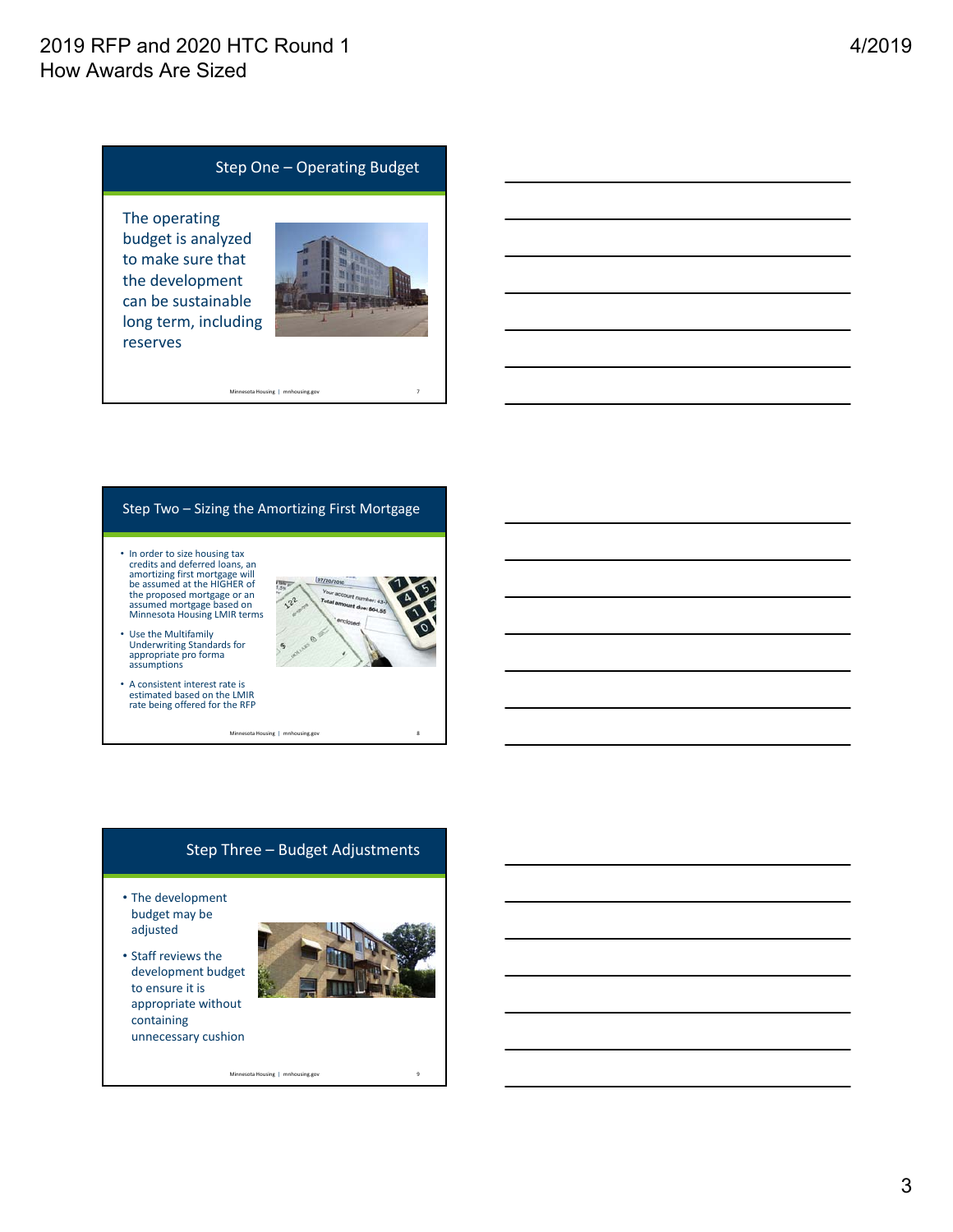## Step Four – Housing Tax Credits

The amount of housing tax credits may be reduced if, based on previous adjustments, the original amount of housing tax credits is no longer supported



#### Step Five – Deferred Loan

Minnesota Housing | mnhousing.gov 10

The deferred loan amount will be determined based on all of the previous adjustments



Minnesota Housing | mnhousing.gov 11

#### **Results**

- For those applications that are not requesting a Minnesota Housing amortizing first mortgage, the original proposed terms and loan amount will be re‐entered into the workbook
- Funding gaps that are created by this exercise could impact the development score; the ability to resolve the gap is considered part of the overall feasibility of the proposal
- In this manner, Minnesota Housing strives to appropriately and consistently size funding awards while balancing the goal of funding as many affordable units with the lowest amount of subsidy feasible

Minnesota Housing | mnhousing.gov 12